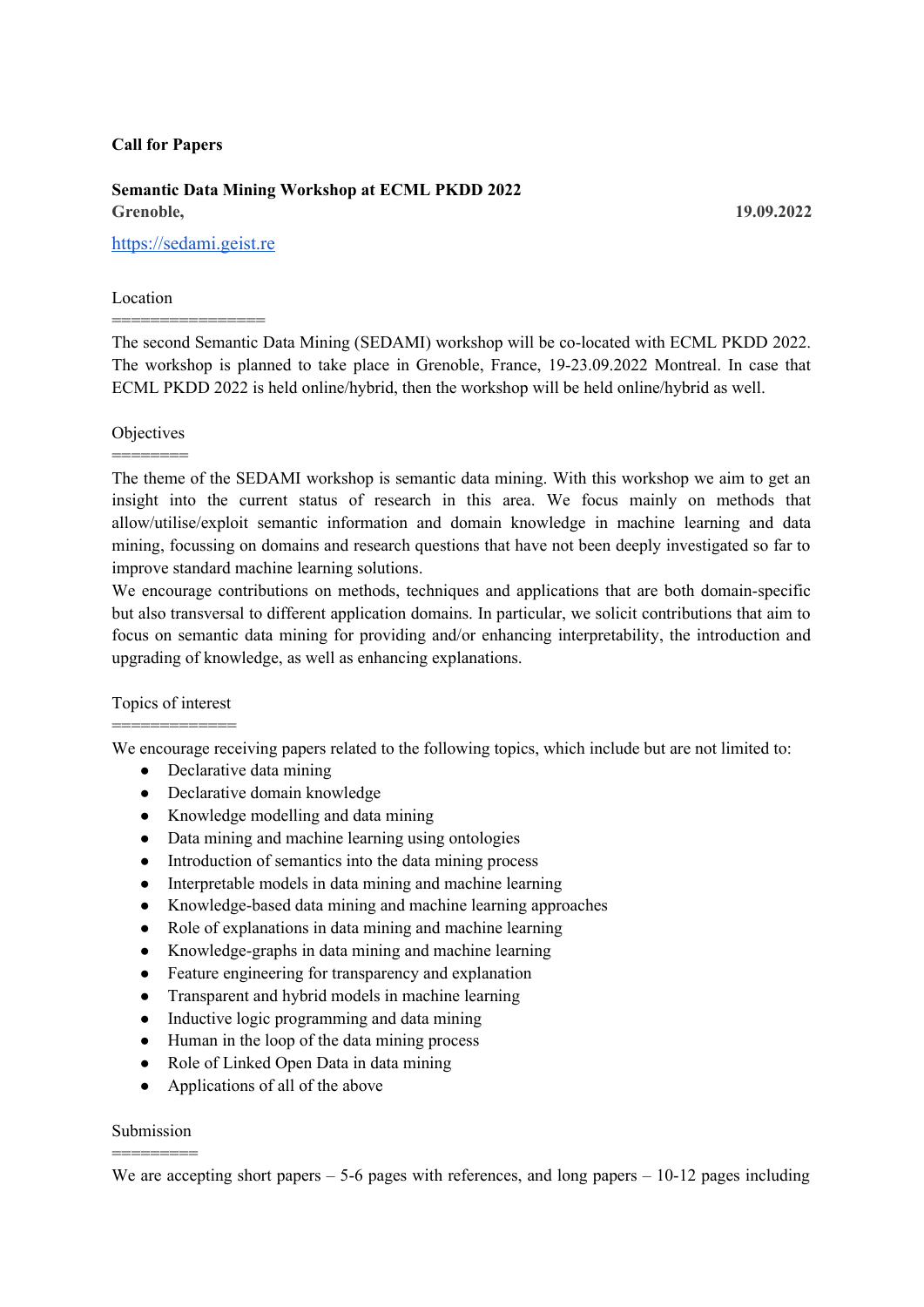references. The papers need to be prepared in LNCS format (see below). Papers are to be submitted via Easychair. Workshop post-proceedings will be made available via CEUR-WS. A post workshop journal publication is considered.

All submitted papers must

\* be written in English;

\* contain author names, affiliations, and email addresses;

\* be formatted according to the Springer LNCS template

(https://www.springer.com/gp/computer-science/lncs/conference-proceedings-guidelines);

\* be in PDF (make sure that the PDF can be viewed on any platform).

Important Dates ============

Deadline for submission: **June 12, 2022 (AoE)** Notification of acceptance: **July 11, 2022 (AoE)** Deadline for final paper submission: **July 25, 2022 (AoE)**

Organising committee ================

*Grzegorz J. Nalepa [<grzegorz.j.nalepa@uj.edu.pl>](mailto:grzegorz.j.nalepa@uj.edu.pl) Jagiellonian University, Poland Martin Atzmueller <[martin.atzmueller@uni-osnabrueck.de>](mailto:martin.atzmueller@uni-osnabrueck.de) Osnabrück University & DFKI, Germany Szymon Bobek [<szymon.bobek@uj.edu.pl](mailto:szymon.bobek@uj.edu.pl)> Jagiellonian University Nada Lavrac [<Nada.Lavrac@ijs.si](mailto:Nada.Lavrac@ijs.si)>, Jožef Stefan Institute, Slovenia*

For any enquiries regarding the programme, please contact:  $grzegorz.j.nalepa@ui.edu.pl$ For all general enquiries, please contact: *[szymon.bobek@uj.edu.pl](mailto:szymon.bobek@uj.edu.pl)*

Program committee (tentative) =======================

Klaus-Dieter Althoff, University of Hildesheim & DFKI, Germany Martin Atzmueller, Osnabrück University, Germany Szymon Bobek, Jagiellonian University, Poland Johannes Fürnkranz, Johannes Kepler University Linz, Austria João Gama, University of Porto, Portugal Nada Lavrač, Jožef Stefan Institute, Slovenia Grzegorz J. Nalepa, Jagiellonian University, Poland Sławomir Nowaczyk, Halmstad University, Sweden Jose Palma, Universidad de Murcia, Spain Juan Pavon, Universidad Complutense de Madrid, Spain Marc Plantevit, Université Lyon, France Eric Postma, Tilburg University, The Netherlands Céline Rouveirol, Université Sorbonne Paris Nord, France Dietmar Seipel, University of Würzburg, Germany Blaž Škrlj, Jožef Stefan Institute, Slovenia